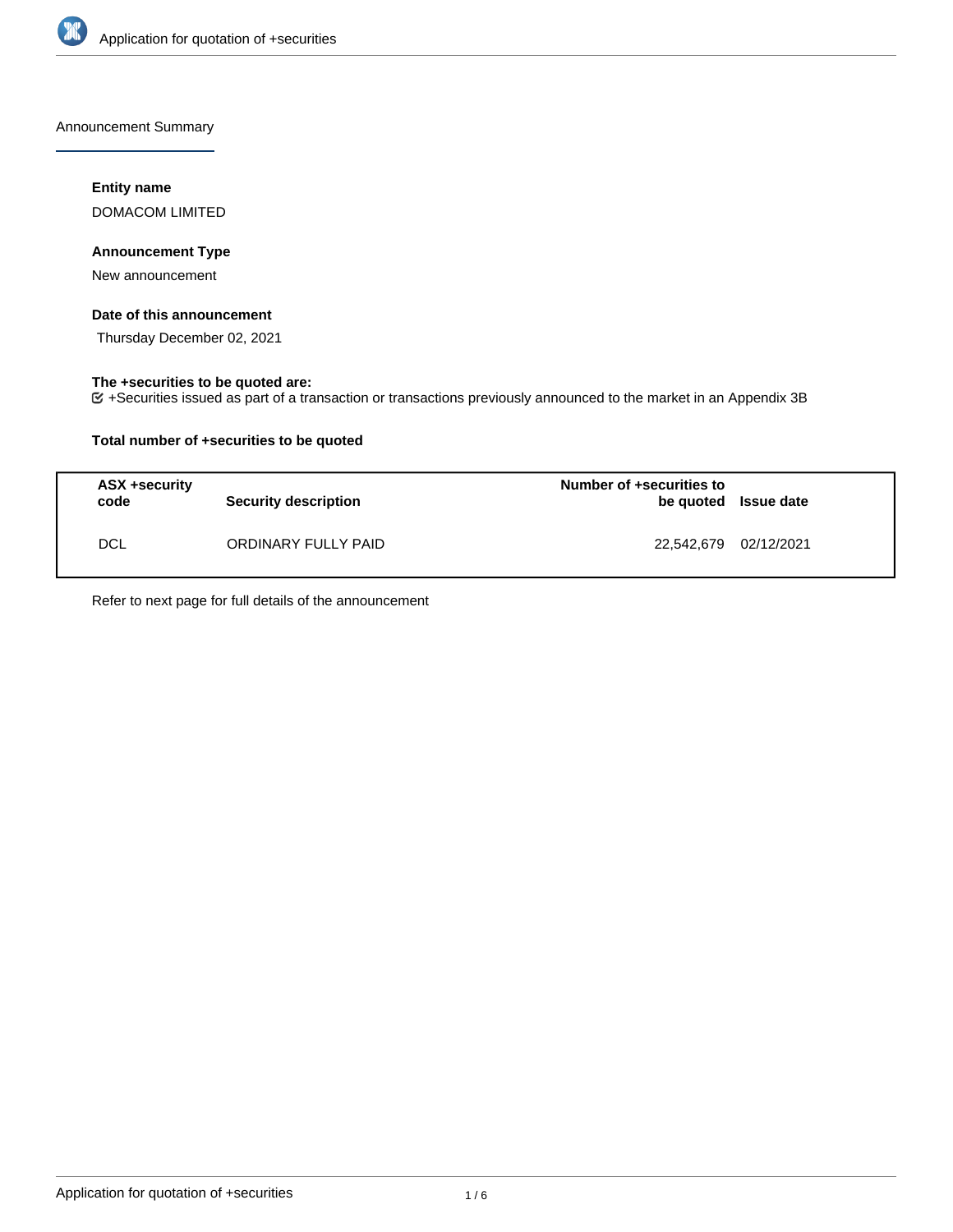

Part 1 - Entity and announcement details

## **1.1 Name of entity**

DOMACOM LIMITED

We (the entity named above) apply for +quotation of the following +securities and agree to the matters set out in Appendix 2A of the ASX Listing Rules.

**1.2 Registered number type** ABN

**Registration number** 69604384885

**1.3 ASX issuer code DCL** 

**1.4 The announcement is**

New announcement

## **1.5 Date of this announcement**

2/12/2021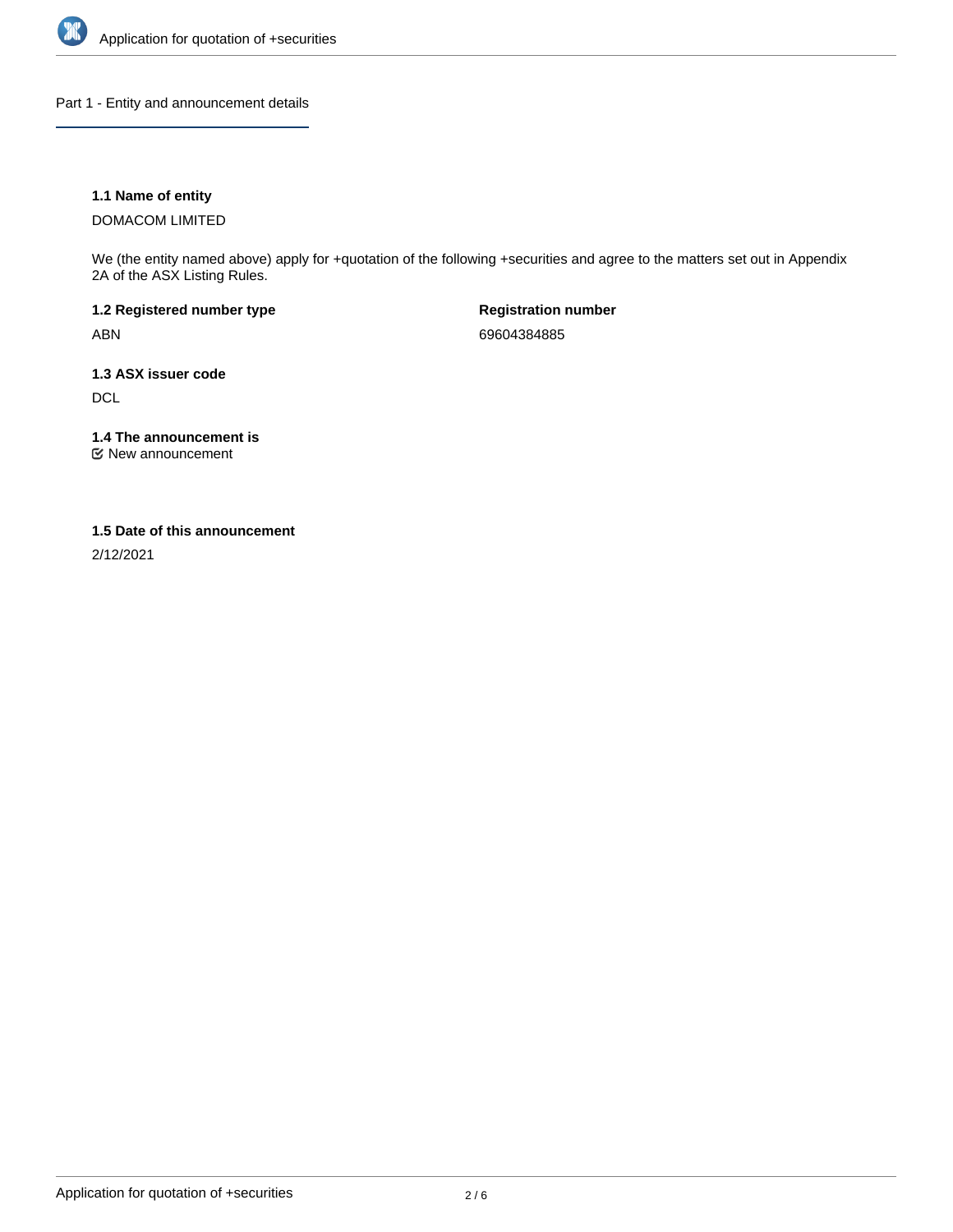

## Part 2 - Type of Issue

## **2.1 The +securities to be quoted are:**

+Securities issued as part of a transaction or transactions previously announced to the market in an Appendix 3B

#### **Previous Appendix 3B details:**

| <b>Announcement Date and</b><br>Time | <b>Announcement Title</b>                   | Selected Appendix 3B to submit quotation<br>reguest |  |
|--------------------------------------|---------------------------------------------|-----------------------------------------------------|--|
| 30-Jul-2021 16:42                    | New - Proposed issue of securities -<br>DCL | A standard +pro rata issue (non-renounceable)       |  |

**2.3a.2 Are there any further issues of +securities yet to take place to complete the transaction(s) referred to in the Appendix 3B?** No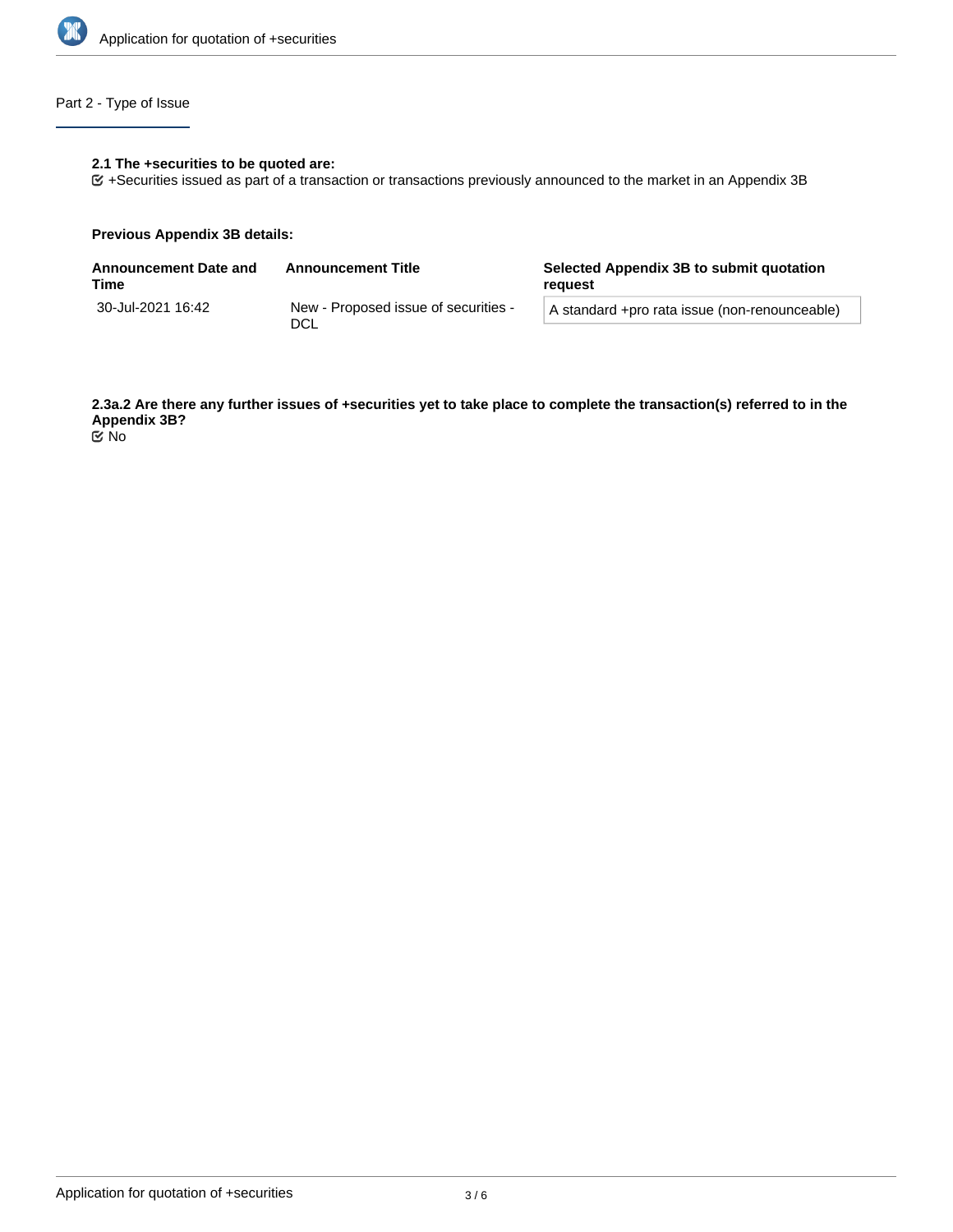

Part 3A - number and type of +securities to be quoted where issue has previously been notified to ASX in an Appendix 3B

## Corporate Action Component Detail

## **ASX +security code and description**

DCL : ORDINARY FULLY PAID

**Issue date**

2/12/2021

Distribution Schedule

**Provide a distribution schedule for the new +securities according to the categories set out in the left hand column including the number of recipients and the total percentage of the new +securities held by the recipients in each category.**

| Number of +securities held | Number of holders | Total percentage of +securities held<br>For example, to enter a value of 50%<br>please input as 50.00 |
|----------------------------|-------------------|-------------------------------------------------------------------------------------------------------|
| $1 - 1,000$                |                   | %                                                                                                     |
| $1,001 - 5,000$            |                   | %                                                                                                     |
| $5,001 - 10,000$           |                   | %                                                                                                     |
| 10,001 - 100,000           |                   | %                                                                                                     |
| 100,001 and over           |                   | $\%$                                                                                                  |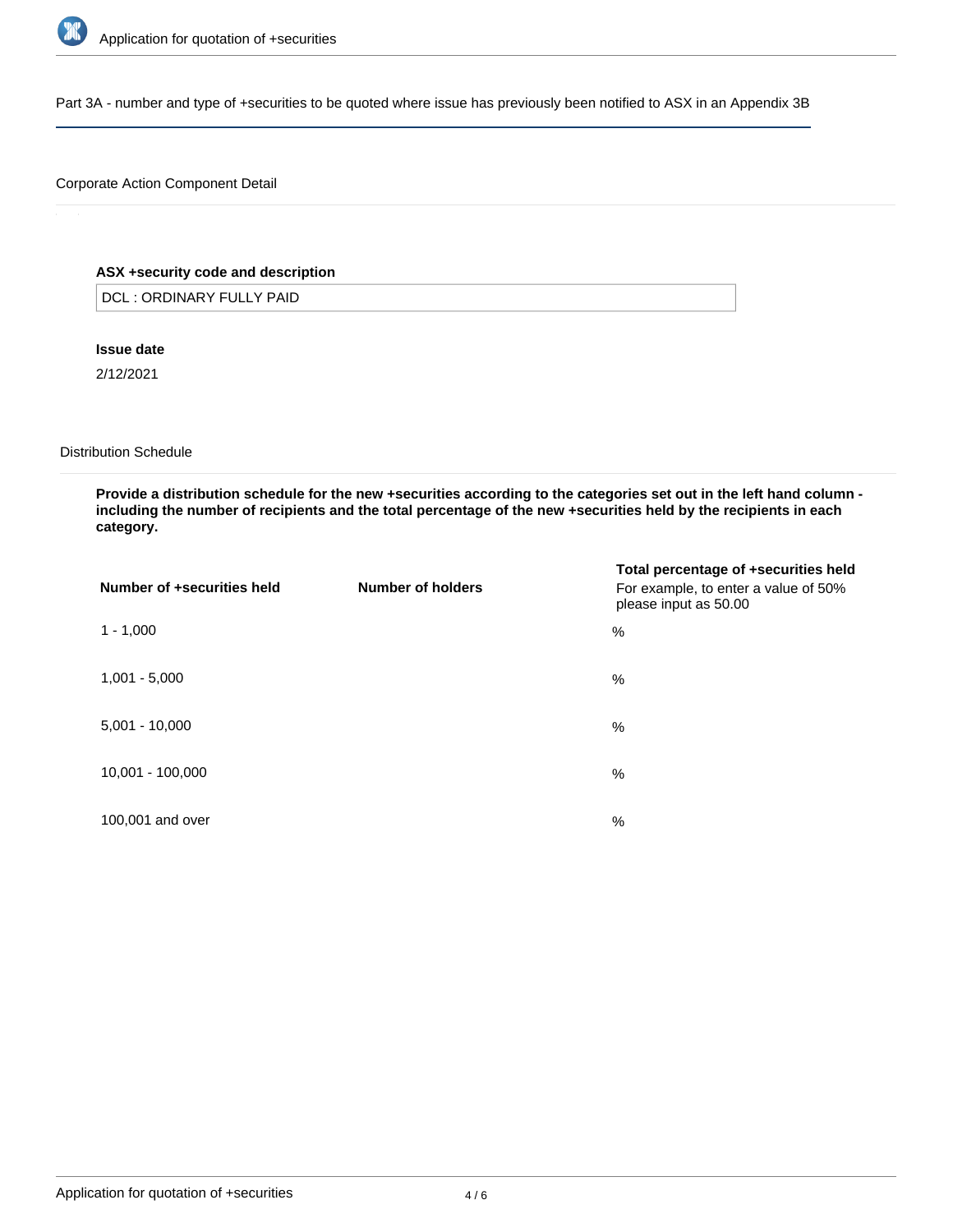

Issue details

# **Number of +securities to be quoted**

22,542,679

# **Issue currency**

**Issue price or consideration per +security**

AUD - Australian Dollar

AUD 0.06600000

**Any other information the entity wishes to provide about the +securities to be quoted**